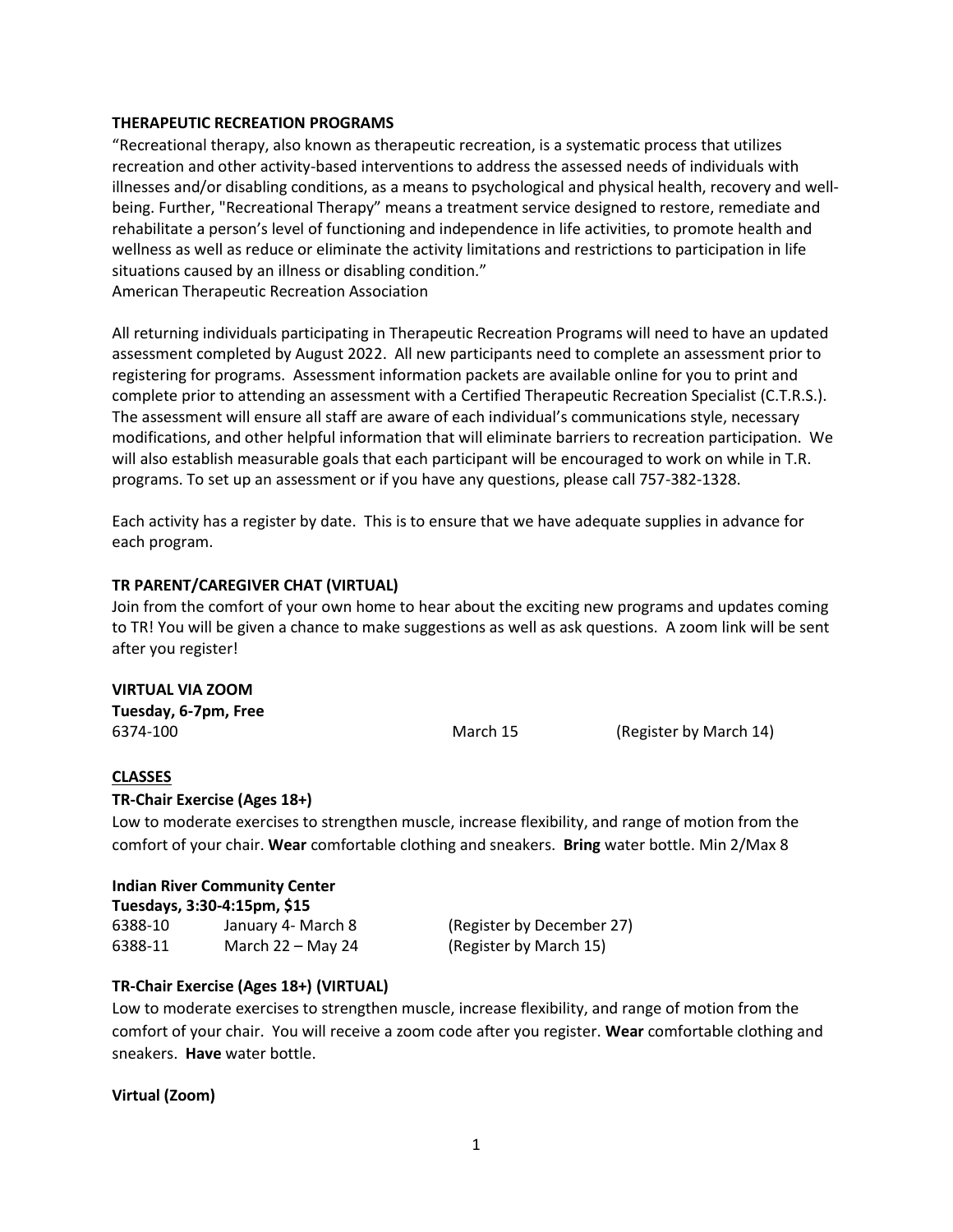# **Tuesdays, 3:30-4:15pm, \$15**

6388-12 January 4- March 8 (Register by December 27) 6388-13 March 22 – May 24 (Register by March 16)

# **TR-Mixed Art (Ages 18+)**

Explore the wonderful world of art! We will travel to Barbs Hideaway for the first class to purchase ceramic pieces for the session. Each piece cost between \$5-\$10 so please bring enough to purchase 2-3 pieces. Create your own personal masterpiece through canvas painting, mosaics and other artistic options. Min 2/Max 8

## **Rokeby Center**

**Wednesdays, 3:30-5:00am, \$20**

6366-02 January 5- March 9 (Register by December 27) 6366-03 March 23 – May 25 (Register by March 16)

# **TR- Instructional Bowling (Ages 18+)**

Learn the foundational skills of bowling while working with your peers to increase social skills, verbal/communication skills, focus of attention, money management and more! Bring \$8 each week. (\$4/game. We will play 2 games) Min 2/Max 8

## **Bowlero**

## **Thursdays, 2:30-4:00pm, \$15**

6374-50 January 6 -March 10 (Register by December 30) 6366-51 March 24 – May 26 (Register by March 17)

# **SOCIAL GROUP**

This social group is dedicated to increasing participants' independence while creating opportunities for individuals to make new friends and enjoy fun activities.

**Portlock at South Norfolk-3815 Bainbridge Blvd; Mondays**, **5:30-7:00pm, \$10/class** Min 2/ Max 15

| 6374-52 Bingo Night (hot cocoa & cookies)          | Jan $3^{\text{rd}}$    | (Register by December 27 <sup>th</sup> ) |
|----------------------------------------------------|------------------------|------------------------------------------|
| 6374-53 Valentine Card Craft (cookies & hot cocoa) | Feb $7th$              | (Register by January $31st$ )            |
| 6374-54 Paint Craft                                | March $7th$            | (Register by February 28 <sup>th</sup> ) |
| 6374-55 Talent Show Night & Karaoke                | April 11 <sup>th</sup> | (Register by April 4 <sup>th</sup> )     |
| 6374-56 <b>Game Night</b>                          | May 9th                | (Register by May 2nd)                    |

# **OUTINGS**

**C.R.E.W (Chesapeake Recreation, Education and Wellness) Club (AGES 22+)** 

# **Mondays**, **5:30-7:30pm (hours may vary slightly based on outing)**

Spend a few evenings socializing with friends over food and games! Registration fee does not include cost of food. Drop off and pick up will be at the site of the outing with the exception of the Fireside Chat at NWRP. Min 2/ Max 10

| 6390-13 Hibachi Grill-Kyoto (bring \$25) |     | Jan $24th$            | (Register by January $17th$ )            |
|------------------------------------------|-----|-----------------------|------------------------------------------|
| 6390-14 Chesapeake Planetarium (free)    | -S5 | March $3^{\text{rd}}$ | (Register by February 24 <sup>th</sup> ) |
| 6390-15 El Loro Mexican (bring \$20)     |     | March $21^{st}$       | (Register by March 14 <sup>th</sup> )    |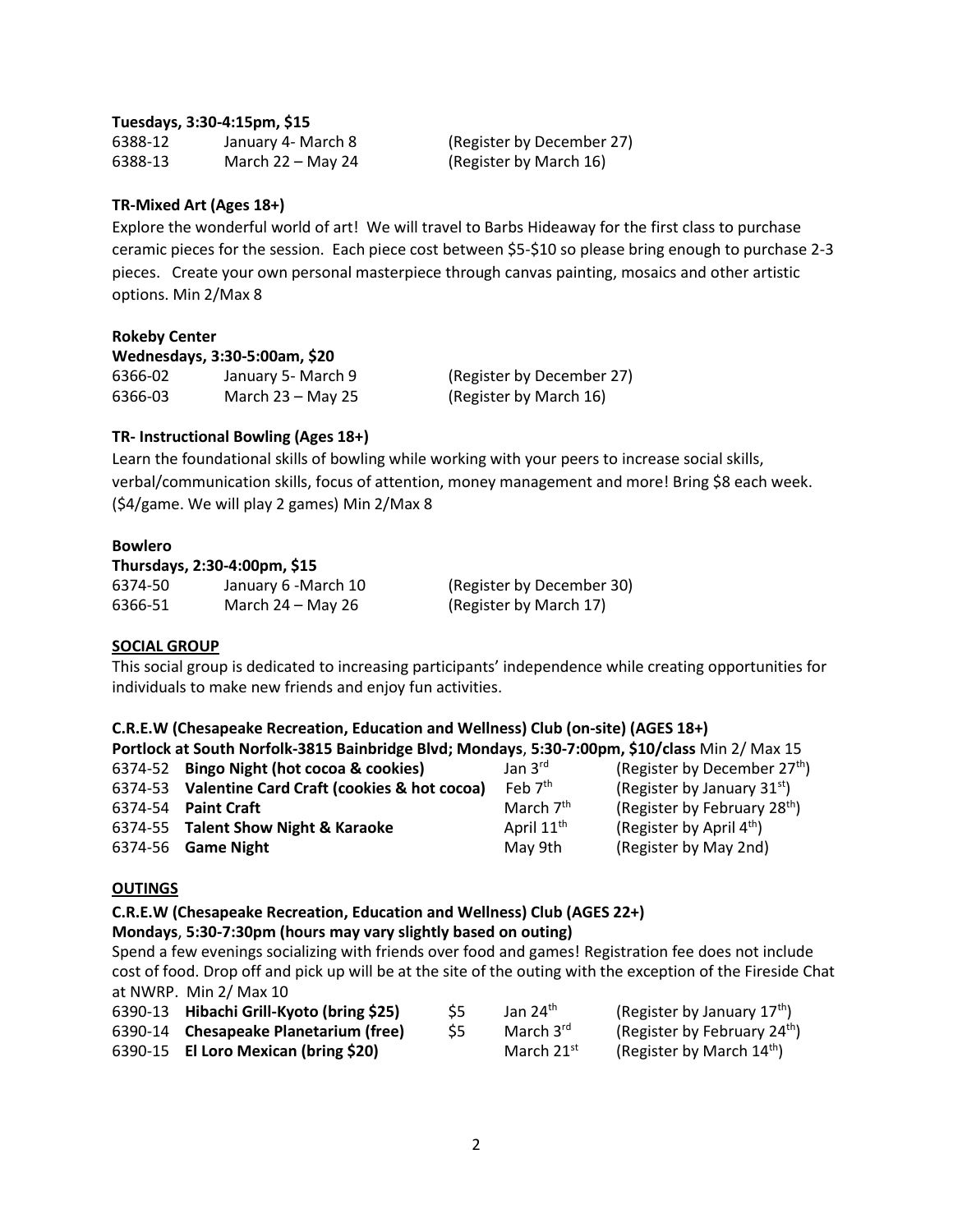|         | 6390-16 Fireside Chat (NWR Park)         | S5 | April 25 <sup>th</sup> | (Register by April 18th) |
|---------|------------------------------------------|----|------------------------|--------------------------|
|         | (drop off at 5 and pick up at 7:30)      |    |                        |                          |
|         | at 1224 Progressive Drive)               |    |                        |                          |
| 6390-17 | Movie Night (movie ticket included) \$10 |    | May $23^{\text{rd}}$   | (Register by May 16th)   |
|         | (Bring at least \$20 for dinner)         |    |                        |                          |

# **TR KIDS CLUB MEET UP (Ages 6-12)**

Ever wish you could talk and swap information with other parents who share similar experience? If so, here's your chance! Meet up once a month and chat with each other while your loved ones play with Therapeutic Recreation Staff at the park! Bring your coffee and a bag lunch so we can enjoy the Spring breeze together while you meet other parents in your area!

## **Saturday, 10:30am-12:30pm, Free**

6374-57 **Deep Creek Park** April 9 (Register by April 4) (437 George Washington Highway S)

# **TR-CRUISIN' AROUND TOWN (AGES 18+)**

Catch a ride on the "Chesapeake Express" van/bus and enjoy a community-based outing around town. Goals will include, but are not limited to, improving money management skills, socialization, independence, coping abilities, appropriate behavior in the community and HAVING FUN! Registration fee does not include cost of tickets/admission/food. Admission cost and additional fees needed on the day of the outing will be on your receipt. Must register for trip one week in advance. Drop off/Pick up location is Chesapeake Parks Recreation and Tourism Administration Office-1224 Progressive Drive, Chesapeake, VA 23320. Min 2/ Max 10

#### **Thursdays, 10 AM-1:30 PM**

| 6390-19 Cinema Cafe                  | \$10 | Jan $13th$             | (Register by January $6th$ )             |
|--------------------------------------|------|------------------------|------------------------------------------|
| 6390-20 Top Golf                     | \$10 | Feb $24th$             | (Register by February 17 <sup>th</sup> ) |
| 6390-21 Greenbrier Mall/Celtic Tiger | \$5  | March 17 <sup>th</sup> | (Register by March 10 <sup>th</sup> )    |
| 6390-22 Bergey's Dairy               | \$10 | April 7 <sup>th</sup>  | (Register by March 31 <sup>st</sup> )    |
| 6390-25 Botanical Gardens            | \$20 | May $19th$             | (Register by May $12^{th}$ )             |
| 6390-24 Redhead Bay Café             | \$5  | June $2^{nd}$          | (Register by May $26^{th}$ )             |
|                                      |      |                        |                                          |

# **SPECIAL EVENTS**

Therapeutic Recreation special events are intended to create an independent environment where participants can build relationships and improve social skills with their peers. Pre-registration is **required** for all dances. At the door registration will be an additional \$10 fee. No outside food or drink will be allowed.

# **TR-Snow Ball (AGES 16+)**

Come and dance the night away to a variety of music presented by our DJ from Astro! We will enjoy hot and cold hors d'oeuvres along with homemade fruit punch! At the end of the night, we will pick a snowball king and queen so come dressed in your VERY best!

**River Crest Community Center** Min 10/ Max 40 **Saturday, 5:30-7:30pm, \$10** 6378-10 February 26nd (Register by February 18th)